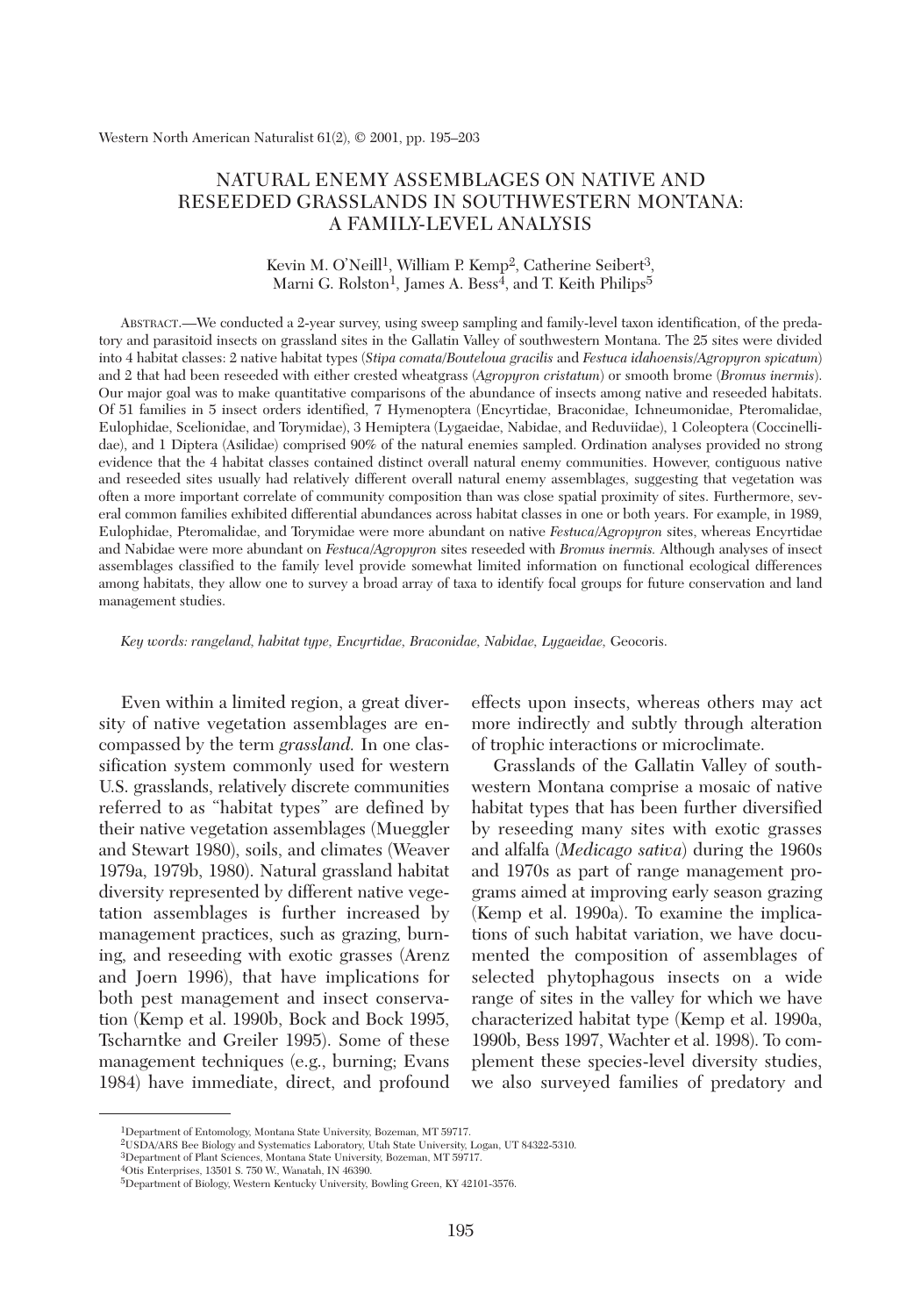parasitoid insects present on these habitats. The sites sampled were divided into 4 habitat classes: 2 native habitats (*Stipa comata/Bouteloua gracilis* and *Festuca idahoensis*/*Agropyron spicatum* habitats) and 2 that had been reseeded with either crested wheatgrass (*Agropyron cristatum*) or smooth brome (*Bromus inermis*). Sites were distributed along an approximately 50-km east–west gradient over which mean elevation decreased by 11% and mean annual precipitation decreased by 22%. Our specific aims were (1) to make quantitative comparisons, among native and reseeded grassland communities, of total abundance of natural enemies and of abundance of specific families and (2) to identify families of natural enemies that were abundant enough to be fruitful for future detailed community studies at our sites.

#### MATERIALS AND METHODS

# Site Descriptions

Vegetation at the sites sampled in this study had been previously classified to habitat type by Kemp et al. (1990a) using the scheme of Mueggler and Stewart (1980). All 25 sites sampled are in the northern part of Gallatin County, Montana, USA, within an area defined by latitudes 46°00′N to 45°45′N and longitudes 111°00′W to 111°40′W. The 25 sites include 14 within the *Stipa comata/Bouteloua gracilis* habitat type, 6 of which have been reseeded with crested wheatgrass (*Agropyron cristatum*) and alfalfa (*Medicago sativa*). The 2 habitat classes, referred to here as SB (*N* = 8) and AM (*N* = 6), respectively, occur along a 28-km northeast–southwest line in the western portion of the valley in the vicinity of Three Forks and Logan, Montana (Fig. 1). We also sampled 11 sites within the *Festuca idahoensis*/*Agropyron spicatum* habitat type, 4 of which had been reseeded with smooth brome (*Bromus inermis*) and alfalfa. These 2 habitat classes, designated here as FA  $(N = 7)$  and BM  $(N = 4)$ , respectively, occur along a 34-km north–south line in the eastern portion of the valley near the foothills of the Bridger Mountains (Fig. 1). Reseeding with crested wheatgrass or brome had been done to provide grazing earlier in the season, as both grasses begin their growth in early spring. We refer to SB and FA as "native" habitat classes, and AM and BM as "reseeded" habitat classes. Each of the reseeded sites is paired with a contiguous native



Fig. 1. Map of northern Gallatin County, Montana, showing location of sites: SB sites (closed squares), AM sites (open squares), FA sites (closed circles), and BM sites (open circles).

site. Contiguous sites are given identical site numbers (e.g., SB1 adjoins AM1, FA1 adjoins BM1, etc.). However, native sites designated SB7, SB8, FA5, FA6, and FA7 are not contiguous with reseeded sites.

## Sampling Predators and Parasitoids

We sampled each site 3 times in 1988 and 4 times in 1989. The 3 sample periods in 1988 were 24 May–16 June, 18–21 July, and 22–25 August. The 4 periods in 1989 were 22–27 June, 6–11 July, 31 July–2 August, and 12–18 September. The range of dates during each sample period was constrained by availability of suitable weather. A sample consisted of 200 sweeps with a 38-cm-diameter muslin sweep net, each sweep intersecting vegetation while traversing an arc of 180° parallel to the soil surface. We marked off linear transects at the beginning of the study to ensure that each sample was taken at the same location during each visit. All samples were taken between 0930 h and 1600 h under clear skies (i.e., <15% cloud cover) and light winds (i.e.,  $\lt 25$  km  $\cdot$ h–1). To reduce variation in sampling technique, all samples were taken by the same 2 people. The 1988 samples used in this study were the same as those used to analyze communities of Acrididae (Kemp et al. 1990) and Cicadellidae (Bess 1997) at the same sites.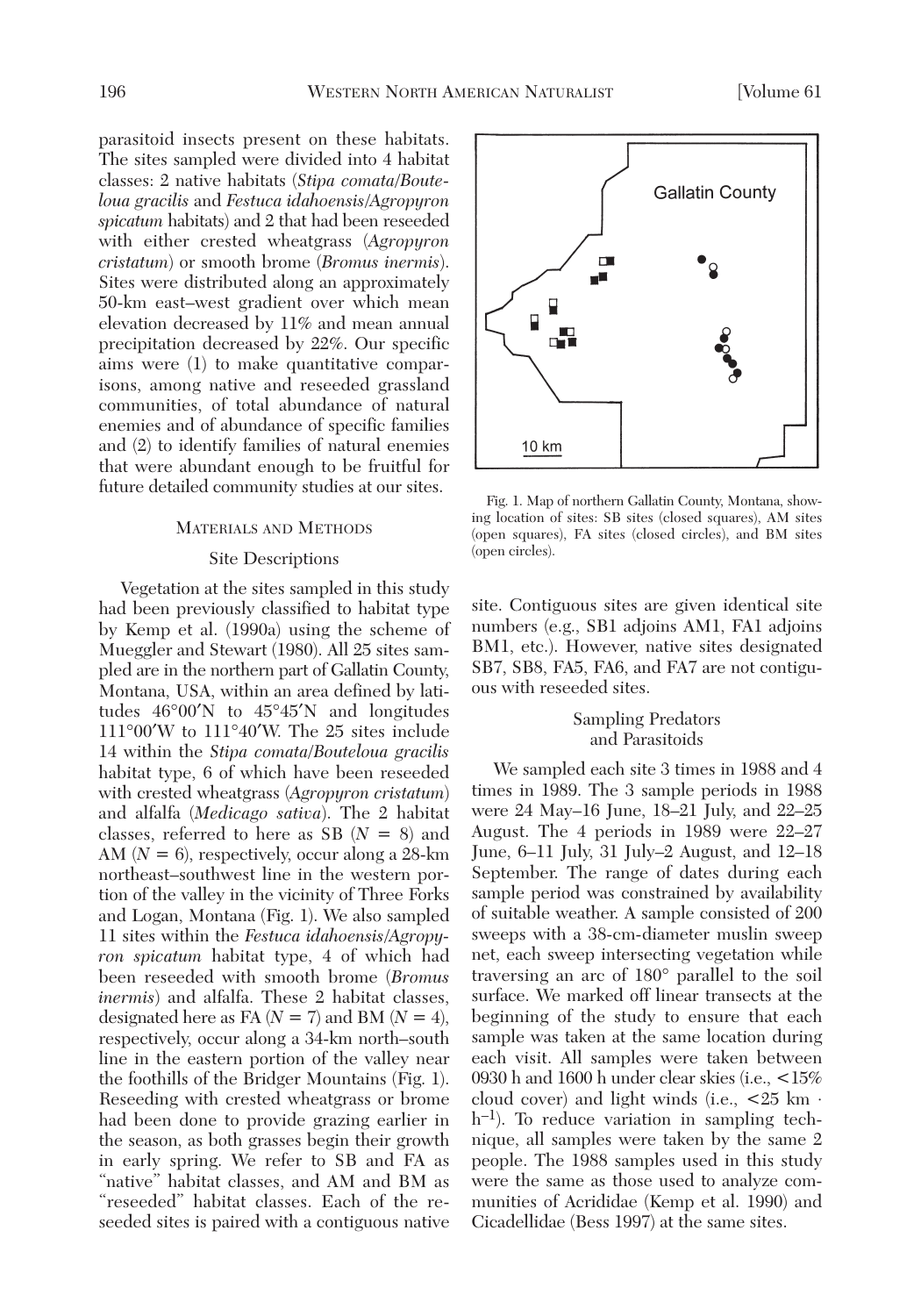For each sample we counted the number of individuals from families of predatory and parasitoid insects (Fig. 2). Most families contain only predatory or parasitoid species (Krombein et al. 1979a, 1979b, Borror et al. 1989, Goulet and Huber 1993). However, some families (e.g., Carabidae, Cleridae, Meloidae, Calliphoridae, Sarcophagidae, and Torymidae) contain some noncarnivorous species but were deemed important enough from an ecological standpoint to include in the study. Although these families may have contained a few phytophagous species, they were unlikely to have a major influence on the overall analysis because together they comprised only 5% of the total sample over 2 years. For the Lygaeidae, most of which are phytophagous (Borror et al. 1989), only members of the predator genus *Geocoris* were included.

#### Data Analyses

We made 3 kinds of comparisons among habitats. First, we used detrended correspondence analysis (DCA) using CANOCO (version 3.12; ter Braak 1987–1992) to examine patterns of similarity in predator/parasitoid communities among different sites. DCA is an ordination technique that summarizes count data from a site  $\times$  taxon matrix and arranges it in 2-dimensional space. In site-based DCAs presented here, increased distance between samples in an ordination reflects decreased similarity in the communities at those sites. For DCA analyses we used only families of Hymenoptera, Hemiptera, and Diptera because they were abundant and showed the most variation among sites. Second, we examined whether the 12 most abundant families in our samples differed in abundance among the 4 habitat classes. In this analysis we combined all samples collected at each site, conducting separate analyses for the 2 years. Overall differences among the 4 habitats were examined using Kruskal-Wallis 1-way analyses of variance (with abundance as the dependent variable). We tested for differences in the abundance of specific families between SB and AM sites, and between FA and BM sites using Mann-Whitney tests (with abundance as the dependent variable). Finally, data from the sites at the western end of the valley (SB and AM) were combined and contrasted with combined data from eastern (FA and BM) sites using Mann-Whitney tests (with abundance as the dependent variable). We chose nonparametric tests because most of the data sets were nonnormal and because we wished to avoid allowing 1 or 2 very large samples to influence the results.

#### **RESULTS**

#### Overview of Families Collected

In the 175 samples from both years, 12,977 individuals of 51 families were counted, 4157 in 1988 and 8820 in 1989. Numbers collected in 1989 were greater than in 1988, partly because one more sample was taken at each site in 1989. However, numbers collected in 1989 were still greater than expected based on the number of samples (chi-square goodnessof-fit,  $\chi^2 = 620.7$ ,  $P < 0.001$ , df = 1), primarily because of the huge number of encyrtid wasps collected. Although Encyrtidae comprised only 4% of all specimens in 1988, encyrtids made up 47% of 1989 samples (and 64% of insects collected on SB sites). The most abundant encyrtids in the samples were *Copidosoma bakeri* (Howard) and *C. celaenae* Howard. In 1989 most (77%) Encyrtidae were collected during September, a period not sampled in 1988. However, the number collected during the 3 earlier sampling periods in 1989 was still over 5 times that collected on corresponding dates in 1988. In addition, Torymidae were absent in 1988 samples but comprised over 3% of the individuals in 1989, appearing in 56% of that year's samples and occurring throughout the summer.

Among 28 families of Hymenoptera collected, 4 constituted 82% of the Hymenoptera and 56% of all insects sampled (Fig. 2). The top 4 families (as well as the Scelionidae) were collected at all 25 sites, with the Braconidae and Ichneumonidae being collected at all sites in each of the 2 years. In contrast, 9 hymenopteran families were represented by <10 specimens each in the combined samples. Among the Hymenoptera there was a significant positive correlation between total number of individuals collected for each family and number of species listed within each family in North America in Krombein et al. (1979a, 1979b;  $r_s$  = 0.60,  $P < 0.001$ ,  $N = 28$ ). Three families of non-Hymenoptera, the Lygaeidae, Nabidae, and Coccinellidae, comprised another 23% of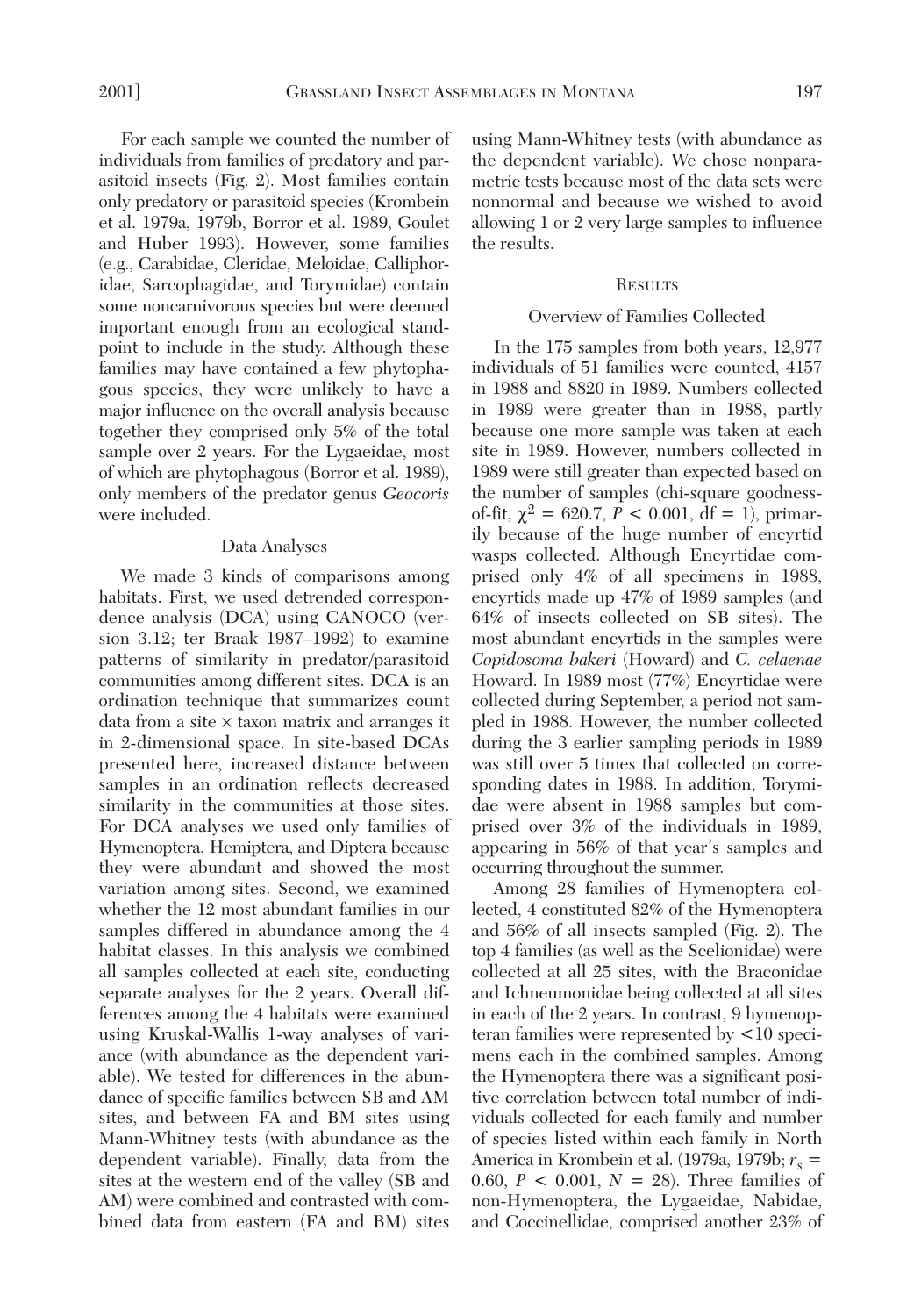

Fig. 2. Relative abundance of families of predatory and parasitoid Hymenoptera and non-Hymenoptera collected over 2 years of sampling. Numbers in parentheses indicate number of sites (out of 25) at which the family was collected. Asterisks indicate families for which just a single individual was collected over the course of the study.

the combined samples and were collected at most sites (Fig. 2). Several other non-hymenopteran families were lower in abundance but were present at most sites, including the Asilidae (24 sites) and Sarcophagidae (23 sites). Six non-hymenopteran families were each represented by  $\langle 10 \text{ specimens.} \rangle$ 

#### Site Comparisons

In 1988 mean total abundance of predators and parasitoids differed across the 4 habitats, primarily because samples on the eastern sites (FA and BM) harbored more individuals than those in the west (Table 1). This pattern did not hold in 1989 because of the increase in abundance of Encyrtidae in the western side of the valley, where they comprised 64% of the samples from SB sites and 51% of those from AM sites. In neither year did total abundance of all natural enemies differ between reseeded and native habitats at the same end of the valley (Mann-Whitney tests, *P* > 0.05 in 2 SB/AM and 2 FA/BM comparisons).

Based on their positions in DCA analyses, we found no strong evidence that sites classified a priori into the same vegetation category tended to have distinct overall assemblages of families of Hymenoptera, Diptera, and Hemiptera combined (Fig. 3). In 1988 axis 1 accounted for 39% of the variance, whereas axis 2 accounted for 21%; corresponding values for the 1989 plot were 34% for axis 1 and

12% for axis 2. Small clusters of sites within similar habitat classes did appear on the plots, for example SB sites 1, 3, and 8 in 1988 and SB sites 1, 3, 5, and 6 in 1989. There was also a diffuse cluster of FA sites separated from other habitats on the right side of the 1989 plot. The latter may have been related to the fact that FA was the only class of sites that did not exhibit a large flush of Encyrtidae in 1989. Sites from different habitat classes were often intermingled on the plots. DCA analyses provide little evidence that spatial proximity of sites is important in determining assemblage of families at a site. None of the 6 contiguous pairs of SB and AM sites were each other's nearest neighbors on DCA plots for 1988 or 1989 (in 1989, SB6 was the site most similar to AM6, but not vice versa). Among the 4 contiguous pairs of FA and BM sites, only FA3/ BM3 and FA4/BM4 were each other's nearest neighbors on the DCA plots, but only in 1988.

Although DCA provided little support for the hypothesis that overall predator and parasitoid assemblages varied consistently among habitat classes, data reveal several important differences in patterns of abundance for particular families. In 1988, three of the major hymenopteran families exhibited significant variation in abundance across habitat classes (Fig. 4). For the Eulophidae and Scelionidae, overall differences were due to higher abundance on the eastern sites, whereas for the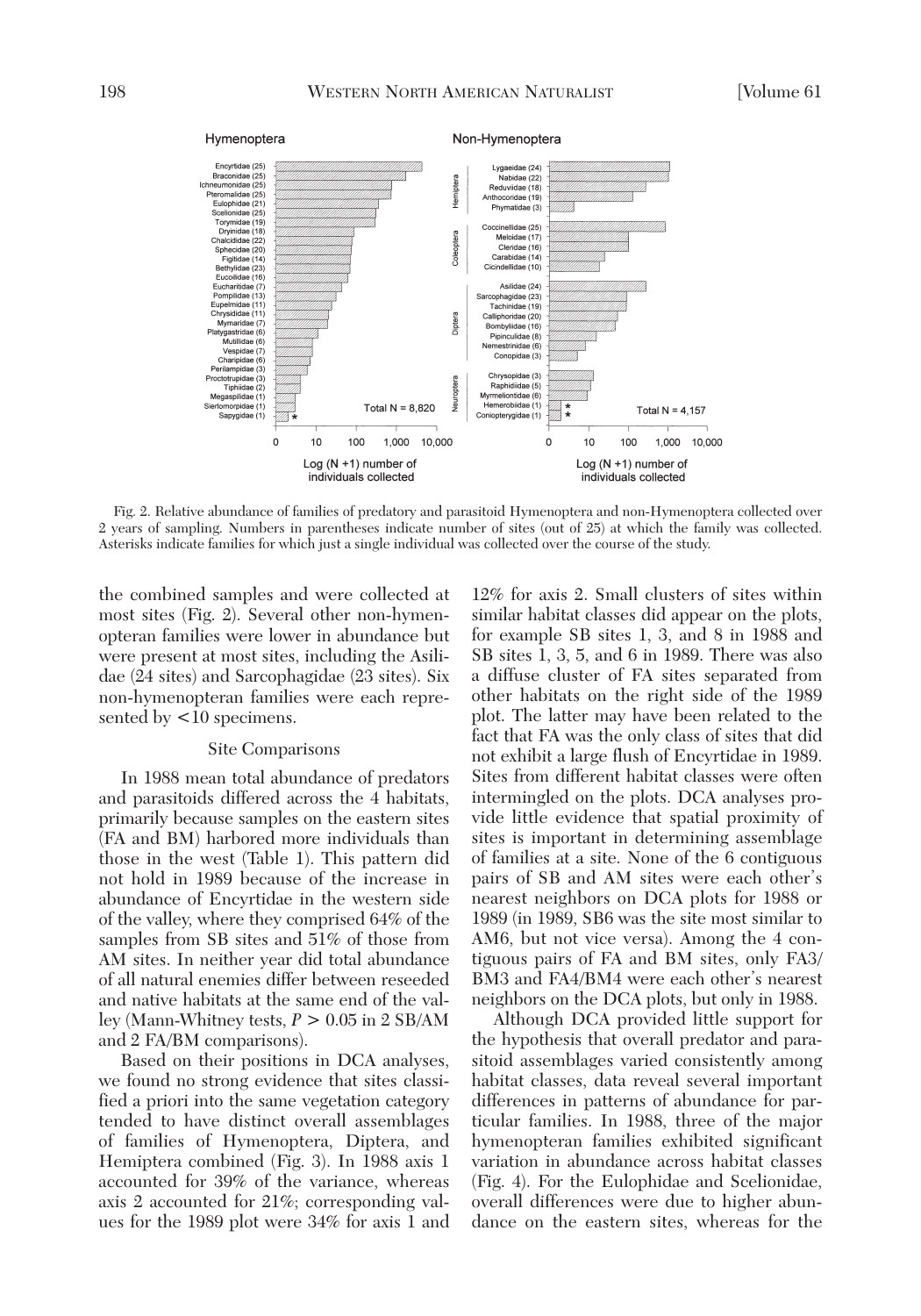| Habitat                                                                   | Number<br>of sites | Mean $\pm s_{\overline{x}}$ collected |                          |
|---------------------------------------------------------------------------|--------------------|---------------------------------------|--------------------------|
|                                                                           |                    | 1988                                  | 1989                     |
| Stipa comata/Bouteloua gracilis (SB)                                      | 8                  | $118.0 \pm 11.5^{\circ}$              | $356.6 \pm 83.7^{\circ}$ |
| Agropyron cristatum/Medicago sativa (AM)                                  | 6                  | $96.9 \pm 14.1$                       | $452.5 \pm 90.1$         |
| Festuca idahoensis/Agropyron spicatum (FA)                                |                    | $237.3 \pm 41.3^a$                    | $265.0 \pm 42.5^{\rm a}$ |
| Bromus inermis/Medicago sativa (BM)                                       | 4                  | $312.5 \pm 113.4$                     | $278.0 \pm 116.0$        |
| Overall Kruskal-Wallis analyses                                           |                    | $P = 0.02$                            | $P = 0.40$               |
| Mann-Whitney analyses: western $(SB + AM)$ vs. eastern $(FA + BM)$ sites. |                    | $P = 0.003$                           | $P = 0.15$               |

TABLE 1. Mean numbers of specimens collected (all families combined) within the 4 habitat classes.

<sup>a</sup>Mann-Whitney comparison with reseeded site from same year,  $P > 0.05$ .

Pteromalidae, differences appeared to be due to higher abundance on FA compared to BM sites. In 1989, five hymenopteran families displayed variation across habitat classes. Encyrtidae, by far the most abundant family, was more abundant on western sites, whereas Eulophidae and Ichneumonidae were more abundant in the east. Three families, Eulophidae, Pteromalidae, and Torymidae, were more abundant on FA than BM sites, while the opposite was true for the Encyrtidae.

Among the 5 major non-hymenopteran families in 1988, only the 3 Hemiptera exhibited significant variation in abundance across habitat classes, each for different reasons (Fig. 5). Lygaeidae (*Geocoris* spp.) were relatively low in abundance on AM sites, Reduviidae were abundant only on FA sites, and Nabidae were most abundant within the 2 eastern habitat classes (especially on BM, although numbers were highly variable among the 4 BM sites). In 1989 only Nabidae varied significantly among habitats, again because of greater abundance in the east and on BM sites in particular.

#### **DISCUSSION**

In an analysis of vegetation assemblages at the sites discussed in this paper (Kemp et al. 1990a), we obtained a good separation of all 4 community types using DCA. Native SB and reseeded AM communities had similar total numbers of plant species, but AM sites had a lower proportion of grasses (vs. forbs). SB and AM sites (mean elevation  $=$   $\sim$ 1350 m) occur on the western side of the Gallatin Valley where annual precipitation averages about  $\sim$ 31 cm ⋅ year–1. In comparing native FA and BM communities, we found that FA sites had a higher mean number of plant species and percentage



Fig. 3. Detrended correspondence analyses of total samples for 1988 and 1989. Polygons are arbitrarily drawn to surround sites classified a priori as belonging to a particular vegetation class (based on Kemp et al. 1990a).

of grasses. FA and BM sites (mean elevation =  $\sim$ 1520 m) occur on the eastern side of the Gallatin Valley, where annual precipitation  $averages \sim 40 \text{ cm} \cdot \text{year}^{-1}$ .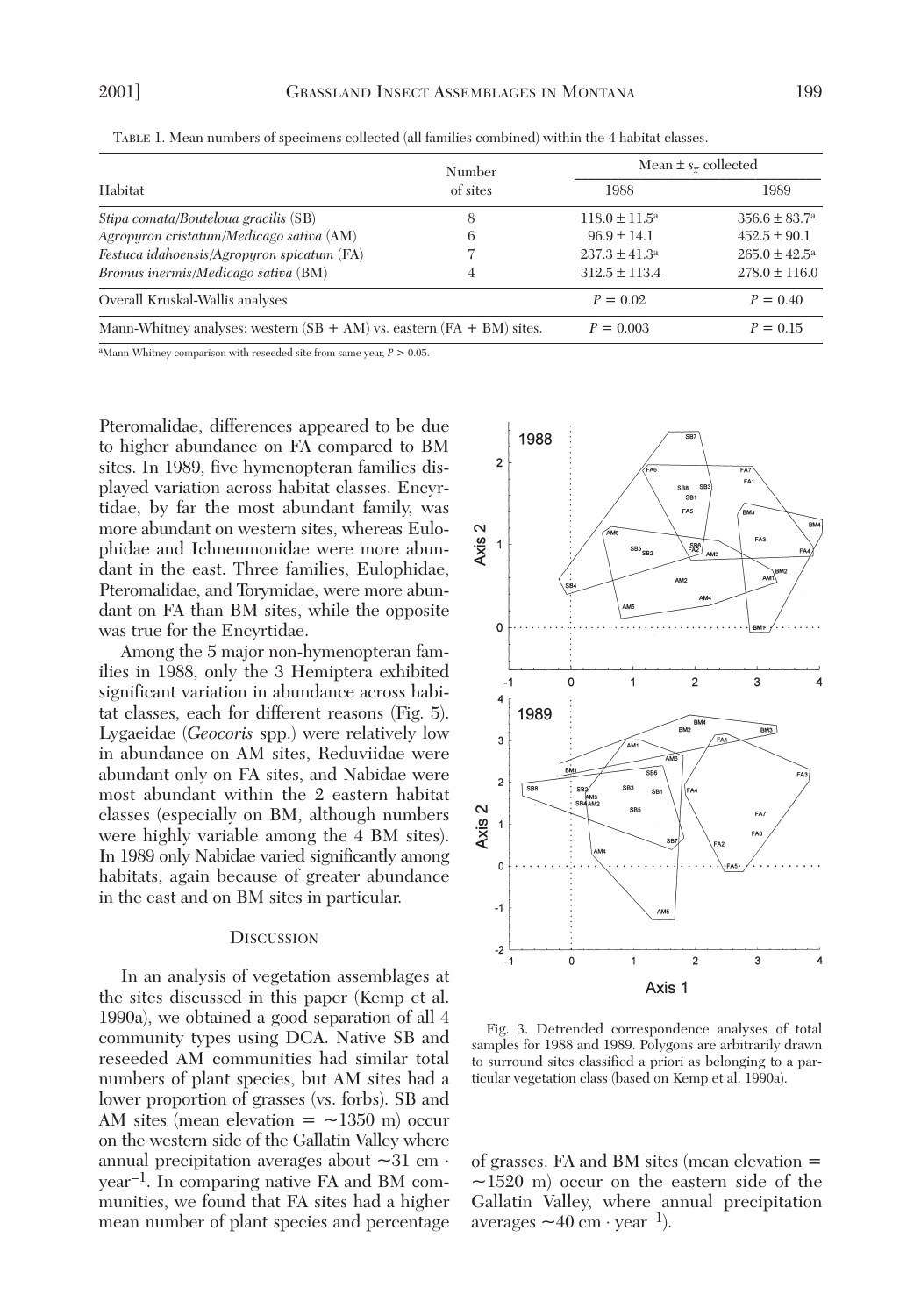

Fig. 4. Mean abundance on each of 4 vegetation types of the 7 most abundant families of Hymenoptera. Overall Kruskal-Wallis (K-W) analyses examine whether abundance of each family varies across the 4 habitat classes. Mann-Whitney (M-W) analyses examine whether abundance for all western  $(SB + AM)$  differs from all eastern  $(FA + BM)$ sites. Habitat classes with different letters associated with them differ significantly in abundance from classes at the same end of the valley (i.e., SB vs. AM or FA vs. BM; Mann-Whitney tests, *P* < 0.05). See Table 1 for number of sites for each habitat.

DCA analyses of the combined Hymenoptera, Diptera, and Hemiptera provided no strong evidence that the 4 habitat classes contained distinct overall natural enemy communities. However, analyses of specific families give several indications of potentially important differences among habitat classes. Twelve of 23 comparisons (52%) across all 4 habitat classes revealed differences in abundance of specific families, 2 of which showed significant differences during both years (i.e., Eulophidae and Nabidae).

A portion of the differences among habitat classes was apparently associated with reseeding. Eight of 46 (17%) comparisons between native and reseeded habitats revealed differences in abundance of specific families, indicating that reseeding may have an important influence on natural enemy communities. Seven of these differences occurred between FA and BM sites. Eulophidae (1989), Torymidae (1989), Pteromalidae (both years), and Reduviidae (1988) were more abundant on FA sites, whereas Encyrtidae (1989) and Nabidae (1989) were more abundant on BM sites. The observation that most paired native/seeded sites were not adjacent to one another on the DCA plots also suggests that reseeding can modify natural enemy communities despite the fact that other site characteristics are unaffected by reseeding (e.g,. precipitation, elevation, and soil type). At this point it is impossible to determine which ecological correlates of reseeding and habitat fragmentation are responsible for differences in natural enemy assemblages between FA and BM habitats. One major hypothesis would be that, in changing plant community composition, reseeding restructures the phytophagous insect community (Kemp et al. 1990a, Bess 1997) and therefore modifies the resource base for parasitoids and predators (many of which may be specialists). Natural enemy assemblages in native habitats may also be affected by habitat area reduction and isolation from other native habitats with which they could exchange common species. Recently, Kruess and Tscharntke (2000) found evidence that habitat fragmentation in agricultural landscapes caused greater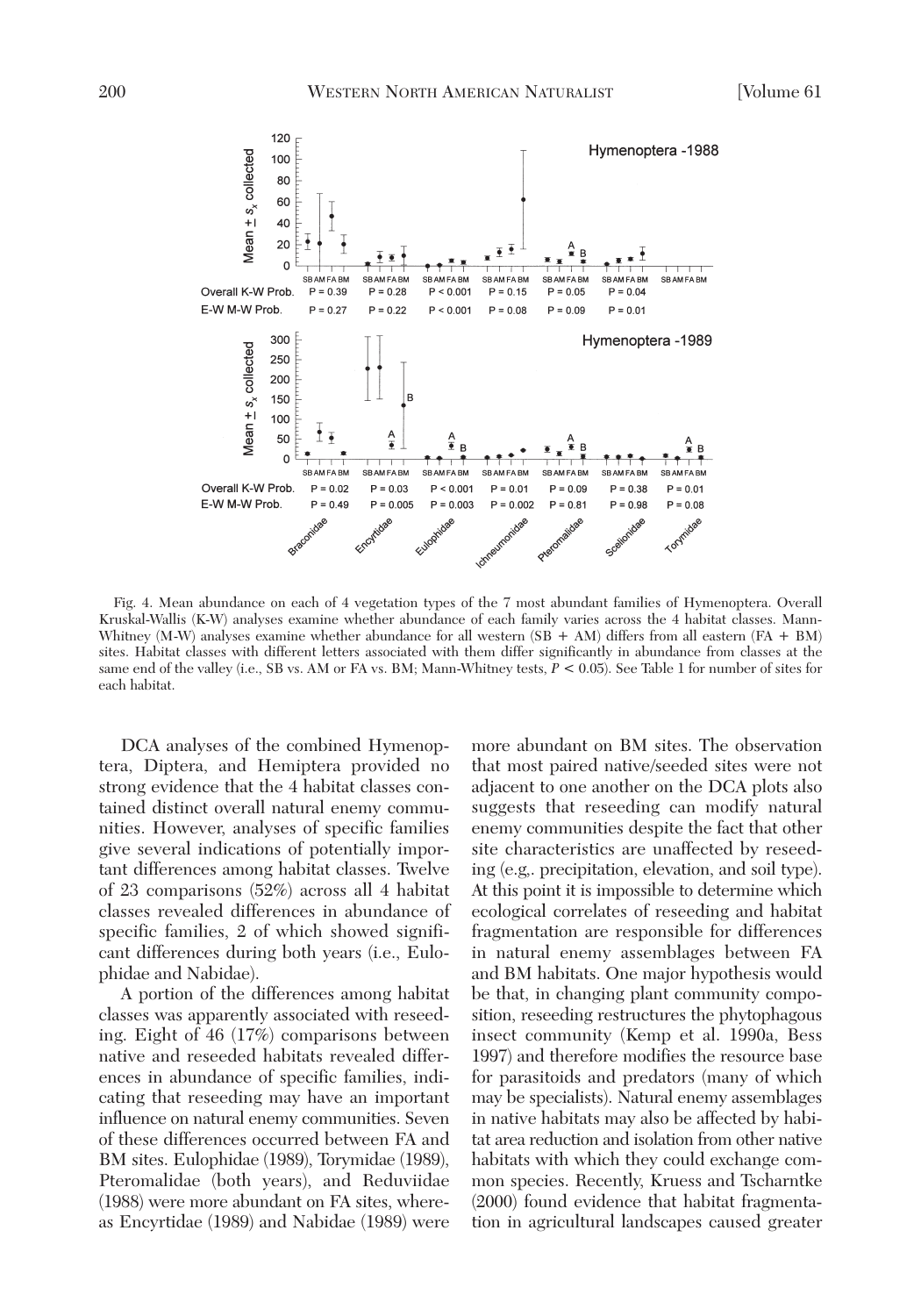

Fig. 5. Mean abundance on each of the 4 vegetation types of the 5 most abundant families of non-Hymenoptera. See Figure 4 for explanation. See Table 1 for number of sites for each habitat.

reductions in parasitoid diversity than in herbivore diversity. Reseeding, through its effect on the physical structure of vegetation, may also alter wind speeds and patterns of insolation near the ground (Geiger 1966). Resulting microclimate changes may have important effects on activity and developmental patterns of small ectotherms, such as insects. For example, dense vegetation may preclude early morning thermoregulation by eliminating groundlevel basking sites (Anderson et al. 1979).

According to a strict habitat type classification (in the sense of Mueggler and Stewart 1980), SB and AM sites on the western side of the valley belong to one habitat type (*Stipa comata*/*Bouteloua gracilis*), whereas the FA and BM sites (in the east) belong to another (*Festuca idahoensis*/*Agropyron spicatum*). After combining the western and eastern sites into their respective habitat types, 7 of 23 comparisons (30%) revealed differences in abundance of specific families between the western and eastern (higher and relatively mesic) sides of the valley. The most obvious differences were higher abundance of Nabidae in eastern sites in both years and higher abundance of Encyrtidae on western sites in 1989.

There were also instances of significant variation in abundance within habitat classes during a single year, for example, Braconidae on AM sites in 1988, Ichneumonidae and Nabidae on BM sites in 1988, Coccinellidae on AM sites in 1989, Encyrtidae on SB, AM, and BM sites in 1989. Such variation is an indication that (1) site-specific habitat characteristics not incorporated in our habitat classification or (2) local stochastic events may be important in determining predator and parasitoid abundance. Thus, our habitat classes (along with their shared characteristics) are at best rough predictors of local abundance (at the family level). In combination these analyses suggest that reseeding and natural habitat variation (both within and between habitat classes) interact in a complex fashion to influence the composition of natural enemy communities on grasslands.

Phytophagous insect communities also differ among habitat classes discussed in this paper. Using the same 1988 samples from which predators and parasitoids were extracted, Kemp et al. (1990a, 1990b) found that native and reseeded grassland habitats in the Gallatin Valley harbored different grasshopper assemblages. Even stronger differences in grasshopper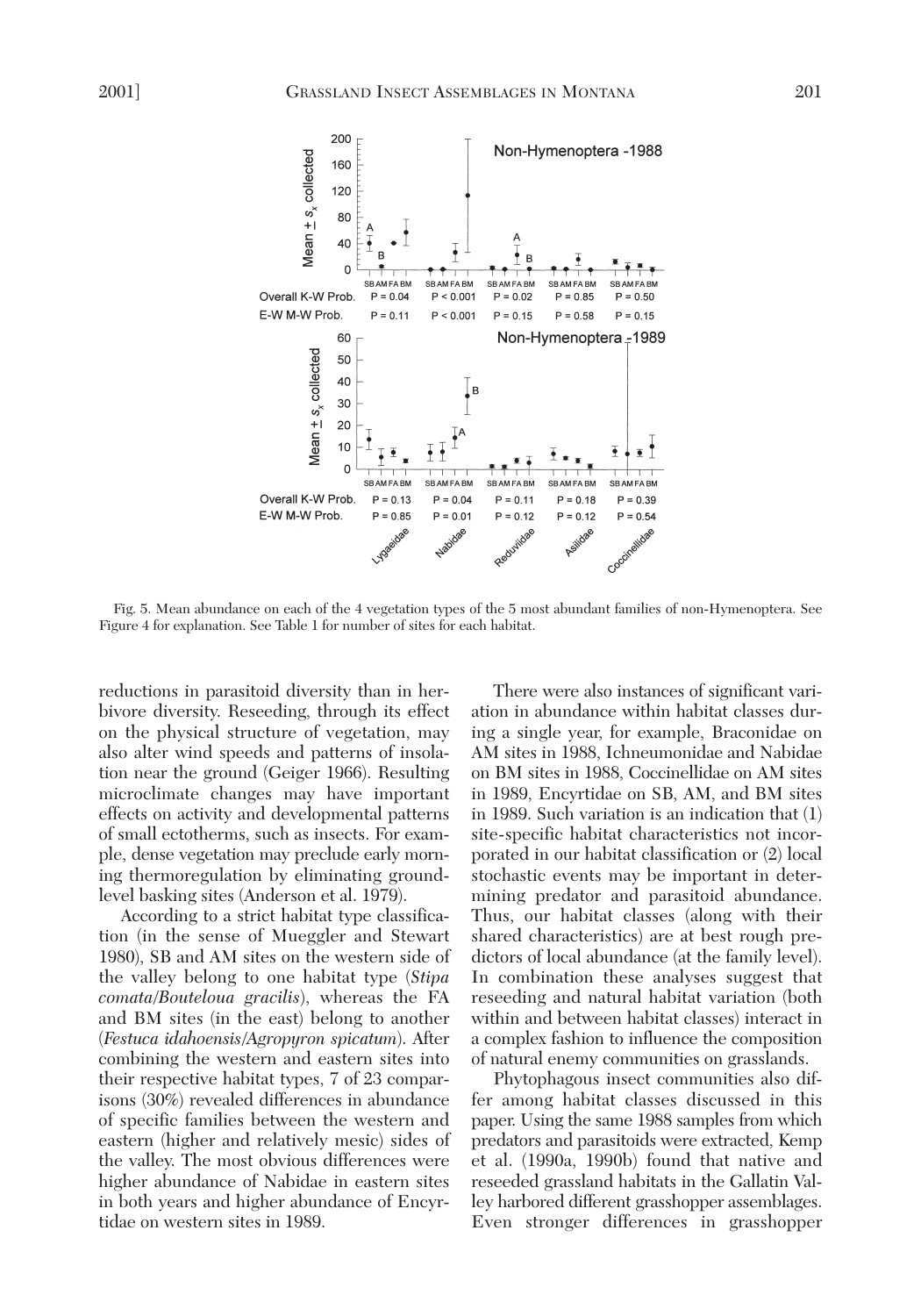assemblages were found when grasslands of surrounding mountain ranges were included (Wachter et al. 1998). In addition, Bess (1997), also using the same 1988 samples (as well as others from 1991 on the same sites), found that leafhopper (Cicadellidae) assemblages differed between native and reseeded sites, and between sites with differing native vegetation. Elsewhere, others have also investigated the effect of deliberate modification of grassland vegetation on insect communities. Rushton et al. (1989) found that reseeding pastures to replace native vegetation reduced diversity of predatory beetles and spiders. Spangler and McMahon (1990) found a higher biomass of sap-feeding Miridae on grasslands reseeded to monocultures. However, they found no difference either between native and reseeded habitats or between reseeded monocultures and bicultures in overall abundance of selected predatory arthropods (i.e., Lygaeidae [*Geocoris*], Nabidae, and Coccinellidae).

In the studies by Kemp (1990a), Spangler and MacMahon (1990), and Bess (1997), focal taxa from grassland samples were identified to species or genus. In the present study we opted for family-level analyses to examine a wide range of taxa (51 insect families in 5 orders). However, counts at the family level may obscure important pieces of ecological information. First, family-level analyses give no indication of within-family diversity or evenness at the species level. Second, members of a single family may fulfill a number of different functional roles within ecosystems (Beattie et al. 1993). At our sites, for example, some Asilidae and Sphecidae prey on grasshoppers (O'Neill 1995), while others take beneficial natural enemies of grasshoppers (e.g., sarcophagid and bombyliid flies; Rees and Onsager 1985) or pollinators (O'Neill and Seibert 1996). Nevertheless, we found habitat-specific differences in abundance of predators and parasitoids that may have important impacts on phytophagous insect communities on grasslands. For example, Encyrtidae are endoparasitoids of scale insects and eggs of other insects and are considered "one of most important chalcidoid families for biological control" (Goulet and Huber 1993). Similarly, many Eulophidae are parasitoids of leafmining insects (Goulet and Huber 1993) and some Scelionidae are parasitoids of grasshopper eggs (Dysart 1995). Other taxa that exhibited differences among habitats may include generalist predators (e.g., Nabidae and Lygaeidae [*Geocoris*]).

Along with agriculture and urban development, reseeding native grasslands with exotic species, such as crested wheatgrass, smooth brome, and alfalfa, has fragmented native prairie habitats of the western U.S. Although the effect of habitat fragmentation on specific insect communities is usually unknown, the task of documenting the composition of insect communities on multiple sites is daunting. One approach is to choose a narrow array of taxa of known ecological importance on grasslands and to conduct species-level analyses. Even such a focused taxonomic approach can be labor intensive. For example, an analysis of the grasshoppers collected at 39 sites in a single year required identification of nearly 20,000 grasshoppers in 40 species (Kemp et al. 1990a), whereas a similar 2-year study of leafhoppers at 12 sites required sorting over 44,000 specimens to 57 species or genera (Bess 1997). For other taxa we may not always have a priori knowledge of which groups are most abundant at specific sites. Thus, one advantage of a family-level analysis is that it allows one to survey a broad array of taxa to pinpoint groups for "priority attention and commitment of resources" (New 1996) for future conservation and land management studies. In our case we identified several taxa that were abundant and variable in distribution across habitat classes (e.g., Braconidae, Encyrtidae, Eulophidae, Ichneumonidae, Pteromalidae, Scelionidae, Torymidae, Lygaeidae, and Nabidae). Therefore, those conducting studies on similar grassland habitats in the northern U.S. Rocky Mountains might consider these families as fruitful candidates for future species- or generic-level analyses of natural enemy communities.

# **ACKNOWLEDGMENTS**

We thank Jeffrey Holmes, Geoff Fitzgerald, Cathy Curtiss, Erin O'Brien, and David Wachter for assistance with fieldwork and sample processing. Stephen Harvey provided assistance and advice on vegetation analysis, and Greg Zolnerowich identified the encyrtids. James Fisher, Robert Nowierski, Ruth O'Neill, and Tad Weaver reviewed the manuscript. This work was supported by USDA Agricultural Research Service, USDA Animal and Plant Health Inspection Service Plant Protection